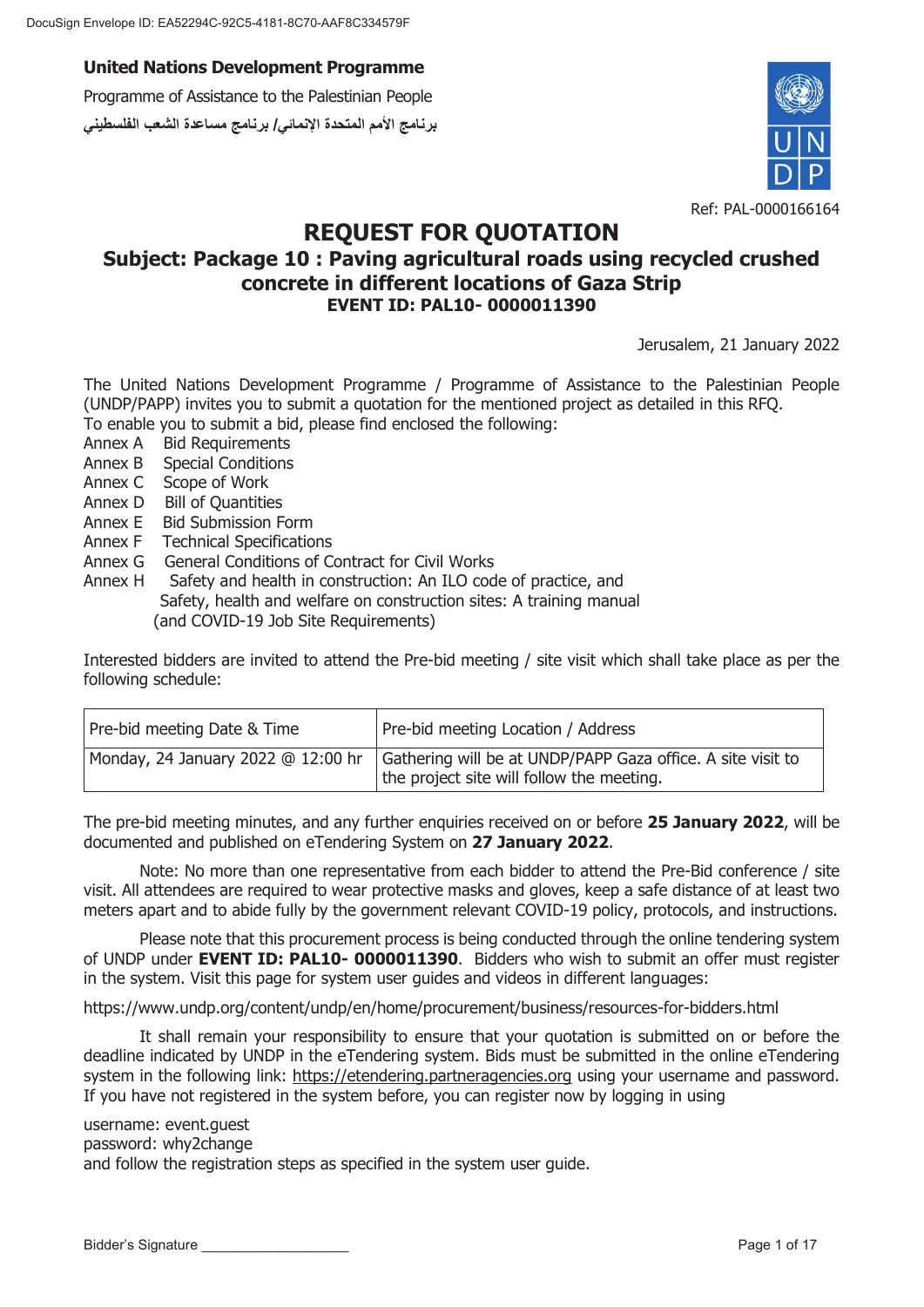**United Nations Development Programme** Programme of Assistance to the Palestinian People

**برنامج الأمم المتحدة الإنمائي/ برنامج مساعدة الشعب الفلسطیني**



Ref: PAL-0000166164

The deadline to receive bids is **3 February 2022**. The Bid Submission deadline appearing on e-Tendering portal will be FINAL and prevail on the ones appearing elsewhere.

UNDP is not bound to accept any quotation, nor award a contract/Purchase Order, nor be responsible for any costs associated with a Supplier's preparation and submission of a quotation, regardless of the outcome or the manner of conducting the selection process.

Please be advised that UNDP's vendor protest procedure is intended to afford an opportunity to appeal for persons or firms not awarded a purchase order or contract in a competitive procurement process. In the event that you believe you have not been fairly treated, you can find detailed information about vendor protest procedures in the following link:

https://www.undp.org/procurement/business/protest-and-sanctions

UNDP encourages every prospective Vendor to avoid and prevent conflicts of interest, by disclosing to UNDP if you, or any of your affiliates or personnel, were involved in the preparation of the requirements, design, specifications, cost estimates, and other information used in this RFQ.

UNDP implements a zero tolerance on fraud and other proscribed practices and is committed to identifying and addressing all such acts and practices against UNDP, as well as third parties involved in UNDP activities. UNDP expects its suppliers to adhere to the UN Supplier Code of Conduct found in this link:

https://www.un.org/Depts/ptd/sites/www.un.org.Depts.ptd/files/files/attachment/page/pdf/unscc/condu ct\_english.pdf

For clarifications related to this RFQ, please contact proc10.papp@undp.org

Thank you and we look forward to receiving your quotation.



Yours sincerely, Y

UNDP/PAPP U

DocuSianed by: 21-Jan-2022 .<br>58FF41FE586E4F3.. Shehadeh A. Habash S Head of Procurement Unit H

Bidder's Signature equal to the control of the control of the control of the control of the Page 2 of 17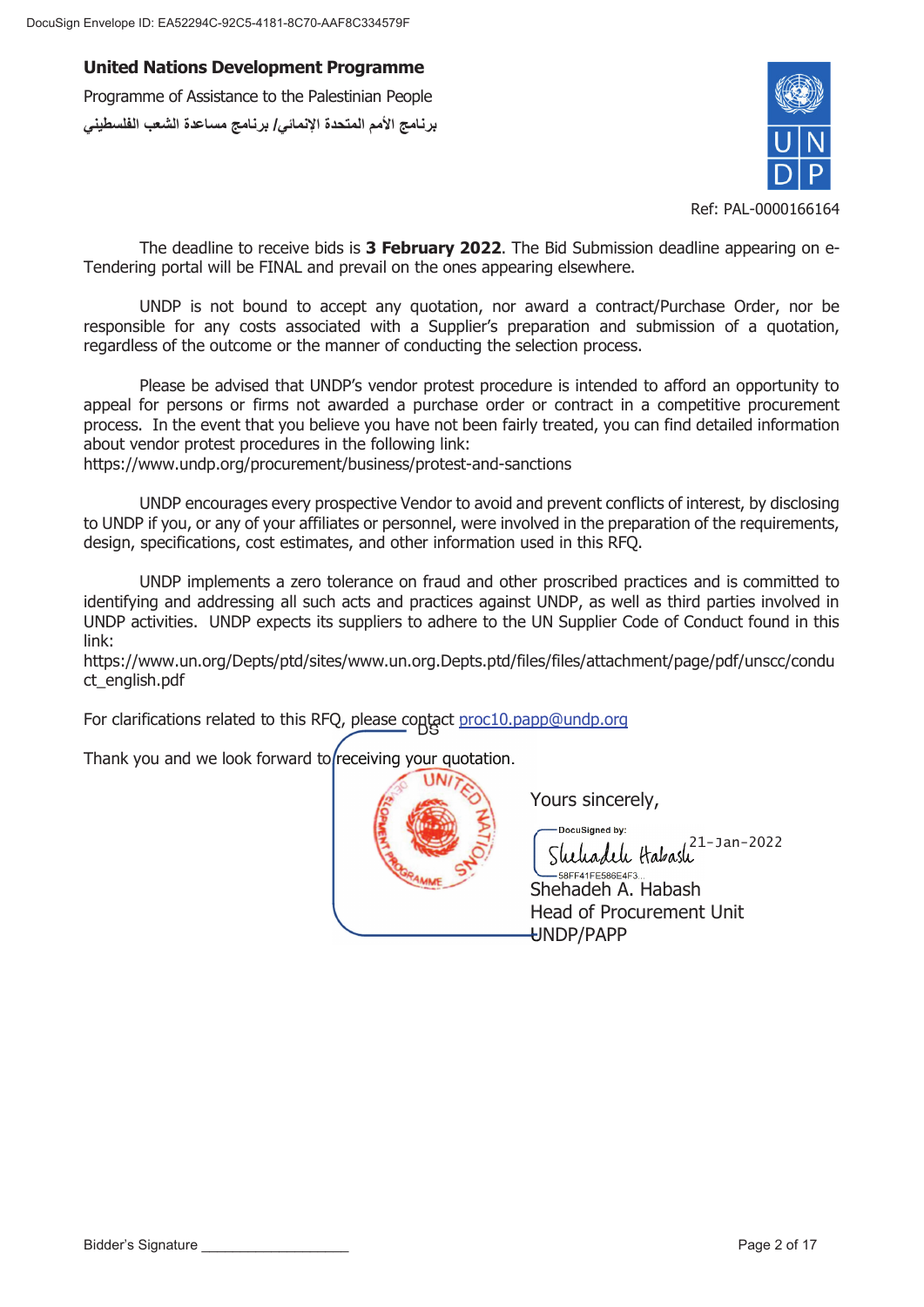Programme of Assistance to the Palestinian People **برنامج الأمم المتحدة الإنمائي/ برنامج مساعدة الشعب الفلسطیني**



# **ANNEX A Bid Requirements**

| Required Registration:                                  | The bidder must have valid classification from the Ministry of Public Works<br>and Housing and Contractors Union, with minimum Grade 3 in Road<br>Works.                                                                                                                                                               |
|---------------------------------------------------------|------------------------------------------------------------------------------------------------------------------------------------------------------------------------------------------------------------------------------------------------------------------------------------------------------------------------|
| <b>Minimum</b>                                          | (1) Minimum <b>three (3) years</b> of proven experience                                                                                                                                                                                                                                                                |
| qualification criteria                                  | (2) At least two projects, implemented over the past ten $(10)$ years as a<br>Prime Contractor, of a similar nature (finishing/construction of schools)<br>and complexity (value of each project is not less than \$100,000) must<br>be executed by the bidder (work cited should be at least 70 percent<br>complete); |
|                                                         | (3) Minimum average annual turnover of US \$200,000 over the last (4)<br>years (to be calculated from Jan $2018$ – Dec 2021 from the Income<br>Statement (Total Sales/Total Income) of the audited financial reports of<br>the corresponding years)                                                                    |
|                                                         | (4) Quick Ratio of not less than 1 over the past three years                                                                                                                                                                                                                                                           |
|                                                         | (5) Qualified key project staff                                                                                                                                                                                                                                                                                        |
| Validity of Quotation                                   | <b>90 DAYS</b>                                                                                                                                                                                                                                                                                                         |
| <b>Partial Quotes</b>                                   | Not accepted                                                                                                                                                                                                                                                                                                           |
| Payment Terms                                           | Payments to the contractors will be according to the submitted cash flow<br>diagram based on actual measurements of executed works.<br>Payments will be within (i) 30 working days of satisfactory acceptance by<br>UNDP Engineer and end user; (ii) submission of an official invoice.                                |
| Warranty/guarantee<br>conditions:                       | According to standard guarantee conditions prevailing in the market.<br>Supplier should provide guarantee information in the bid submission.                                                                                                                                                                           |
| <b>Contract Awarding</b>                                | The contract shall be awarded to one qualified bidder who submitted the<br>lowest-priced, technically acceptable and responsive offer.<br>Any offer that does not meet the requirements shall be rejected.                                                                                                             |
| Language                                                | All documentation, including installation and operating manuals shall be<br>provided in English                                                                                                                                                                                                                        |
| Payment of taxes by<br>the United Nations               | Prices must not include VAT since the UN is exempt from taxes.<br>Bidders from West Bank Must Provide a VAT Clearance From their VAT<br>office at their area along with the Proforma Invoice.                                                                                                                          |
| Currency of bid                                         | Must be in USD Currency Only                                                                                                                                                                                                                                                                                           |
| Maximum allowable<br>time for completion of<br>contract | Two (2) calendar months, starting as of the date of receiving "notice to<br>proceed" from UNDP Engineer.                                                                                                                                                                                                               |
| <b>Bid Security</b>                                     | Required in the amount of US\$2,000 in the form of a Bank Guarantee or<br>any Bank-issued Check for the duration of 120 days.                                                                                                                                                                                          |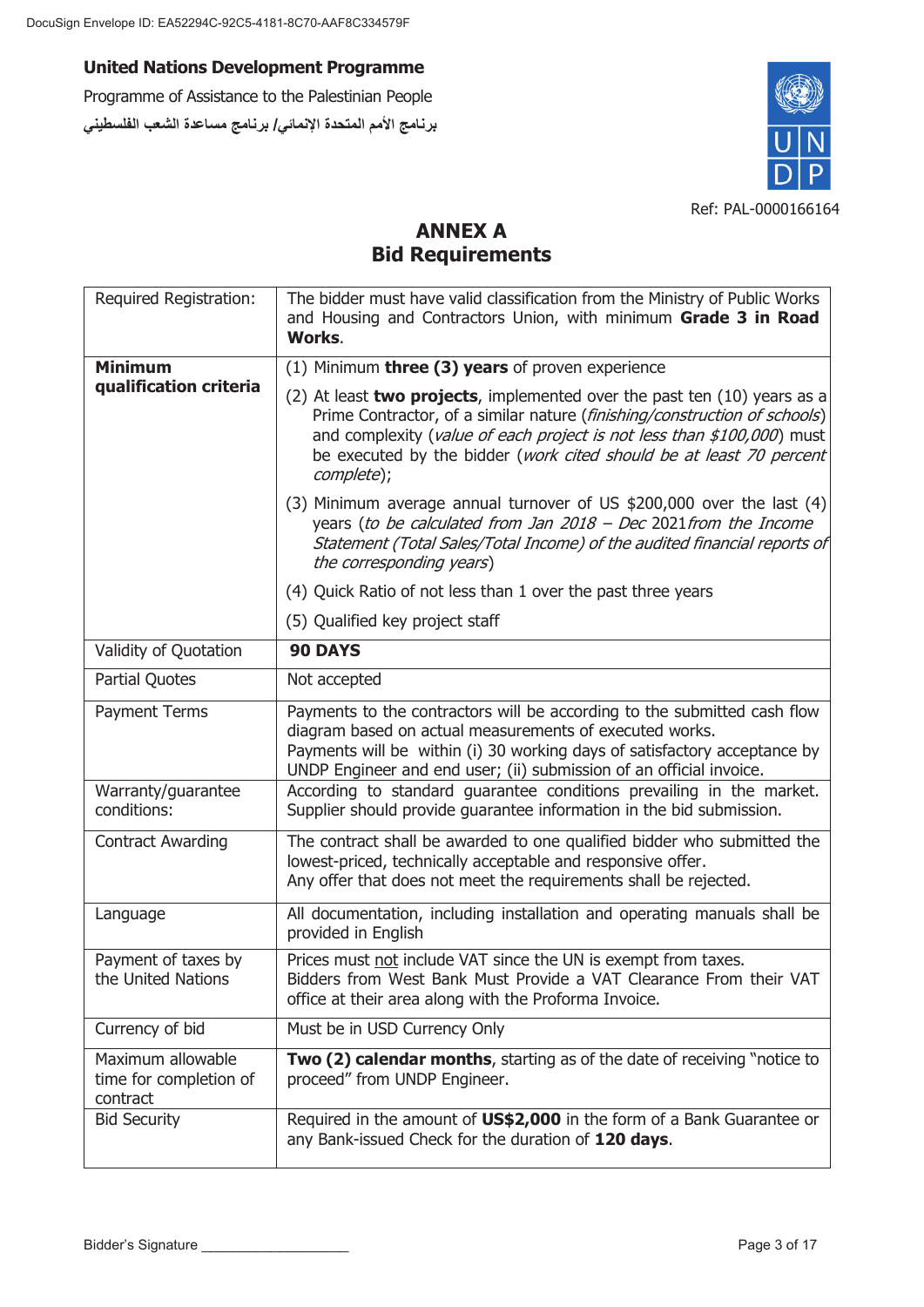Programme of Assistance to the Palestinian People **برنامج الأمم المتحدة الإنمائي/ برنامج مساعدة الشعب الفلسطیني**



| Clarification of<br><b>Solicitation Documents</b>     | Should a bidder find discrepancies in, or omissions from, the Drawings or<br>Contract Documents, or should he be in doubts as to their meaning, he<br>should at once notify the UNDP as indicated in page 2 of this RFQ, at least<br>seven (7) days before the bid closing date, who may send a written<br>instruction to all bidders.                                                                                                                                                                                                                                                                                                                                                                                                                                                                                                                                                                                                                                                                                                                                                                                                                                                                                   |
|-------------------------------------------------------|--------------------------------------------------------------------------------------------------------------------------------------------------------------------------------------------------------------------------------------------------------------------------------------------------------------------------------------------------------------------------------------------------------------------------------------------------------------------------------------------------------------------------------------------------------------------------------------------------------------------------------------------------------------------------------------------------------------------------------------------------------------------------------------------------------------------------------------------------------------------------------------------------------------------------------------------------------------------------------------------------------------------------------------------------------------------------------------------------------------------------------------------------------------------------------------------------------------------------|
| Completeness of bids                                  | . The Bidder shall fill in rates and prices for all items of the Works<br>described in the Bill of Quantities.<br>• Items for which no rate or price is entered by the Bidder will not be paid<br>for by UNDP when executed and shall be deemed covered by the other<br>rates and prices in the Bill of Quantities.<br>• UNDP reserves the right to reject any or all proposals/bids. Without<br>limiting the generality of the foregoing, any proposal/bid which is<br>incomplete, obscure, or irregular may be rejected.<br>• A proposal/bid shall contain no interlineations, erasures, or overwriting,<br>except as necessary to correct errors made by the Bidder, in which case<br>such corrections shall be initialled by person or persons signing the bid.<br>• All documents are to be properly signed.                                                                                                                                                                                                                                                                                                                                                                                                        |
| Arithmetic errors<br>identified in bid<br>submissions | In evaluating the bids, UNDP will determine for each Bid the evaluated<br>Bid price by adjusting the Bid price by making any correction for errors<br>as per below procedure;<br>Bids determined to be substantially responsive will be checked by UNDP<br>for any arithmetic errors. Errors will be corrected by UNDP as follows:<br>• Where there is a discrepancy between the amounts in figures and in<br>words, the amount in words shall govern; and<br>• Where there is a discrepancy between the unit rate and the line item<br>total resulting from multiplying the unit rate by the quantity, the unit<br>rate as quoted shall govern, unless in the opinion of UNDP or the<br>authorized representative there is an obviously gross misplacement of<br>the decimal point in the unit rate, in which case the line item total as<br>quoted will govern, and the unit rate will be corrected<br>The amount stated in the Bid will be adjusted by UNDP in accordance<br>with the above procedure for the correction of errors and, with the<br>concurrence of the Bidder, shall be considered as binding upon the<br>Bidder.<br>If the Bidder does not accept the corrected amount, the Bid will be<br>rejected. |
| Clarification of Bids                                 | To assist in the examination, evaluation, and comparison of bids, UNDP or<br>the authorized representative may, at UNDP or the authorized<br>representative's discretion, ask any Bidder for clarification of its Bid,<br>including breakdowns of unit rates. The request for clarification and the<br>response shall be in writing, but no change in the price or the substance of<br>the Bid shall be sought, offered, or permitted except as required to confirm<br>the correction of arithmetic errors discovered by the UNDP or the authorized<br>representative in the evaluation of the bids.                                                                                                                                                                                                                                                                                                                                                                                                                                                                                                                                                                                                                     |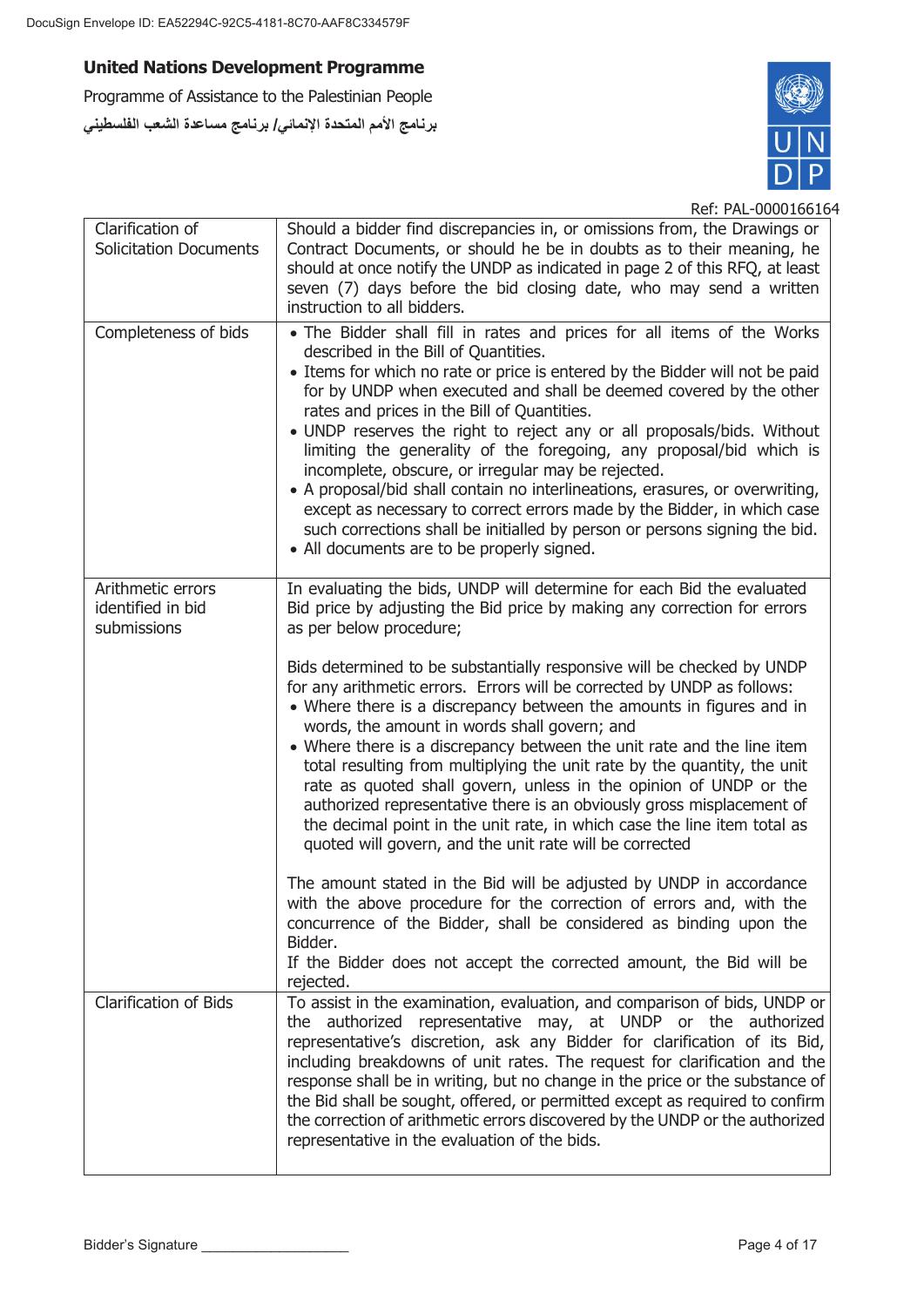Programme of Assistance to the Palestinian People **برنامج الأمم المتحدة الإنمائي/ برنامج مساعدة الشعب الفلسطیني**



| Documents to be<br>submitted     | (1) Company classification certificate from the Palestinian Contractors'<br>Union                                                                                                                                                                                                                                                                                                           |
|----------------------------------|---------------------------------------------------------------------------------------------------------------------------------------------------------------------------------------------------------------------------------------------------------------------------------------------------------------------------------------------------------------------------------------------|
|                                  | (2) Company Registration certificates with the Ministry of Economy                                                                                                                                                                                                                                                                                                                          |
|                                  | (3) Copy of the bid security                                                                                                                                                                                                                                                                                                                                                                |
|                                  | (4) Valid registration with Ministry of Finance (MOF) & Tax Clearance<br>Certificate                                                                                                                                                                                                                                                                                                        |
|                                  | (5) List and value of projects performed in the last ten (10) years, plus<br>clients who may be contacted for further information on those<br>contracts.                                                                                                                                                                                                                                    |
|                                  | (6) List and value of on-going projects with contact details of clients and<br>current percentage completion of each ongoing project.                                                                                                                                                                                                                                                       |
|                                  | (7) List of construction equipment owned / Leased and proposed to carry<br>out the contract (including documentary proof of ownership (or<br>ability to lease) the essential equipment).                                                                                                                                                                                                    |
|                                  | The essential equipment to be made available for the Contract by<br>the successful Bidder shall be:<br>Loader (3)<br>$\bullet$<br>Compactor (1) (25 Ton)<br>Truck $(7)$ - Grader $(1)$<br>"UNDP reserves the right to make a site visit to the office and<br>plant of the potential successful bidder, during bids evaluation<br>stage, as to verify his technical readiness and capacity". |
|                                  | (8) CVs for key personal proposed for this project, as per minimum stated<br>below                                                                                                                                                                                                                                                                                                          |
|                                  | (9) Tentative workplan                                                                                                                                                                                                                                                                                                                                                                      |
|                                  | Written Power of Attorney, authorizing the signatory of the bid to<br>(10)<br>commit the bidder                                                                                                                                                                                                                                                                                             |
|                                  | Priced Bill of Quantities (Annex D)<br>(11)                                                                                                                                                                                                                                                                                                                                                 |
|                                  | (12)<br>Bid Submission Form (Annex E)                                                                                                                                                                                                                                                                                                                                                       |
| Minimum required key<br>personal | The contractor shall provide all necessary superintendence, which shall not<br>be less than the minimum requirement below, during the implementation<br>of the works and as long as the UNDP Engineer may consider necessary<br>for the proper fulfilling of the contract.                                                                                                                  |
|                                  | <b>Project manager (Civil engineer): with at least seven (7) years'</b><br>1)<br>proven experience, including at least Five (5) years' experience in<br>building or road works (full-time resident position: to be available on-<br>site during implementation of the works from start until completion);                                                                                   |
|                                  | 2) Three Site Engineer (Civil engineer): with at least five (5) years'<br>proven experience, including at least three (3) years' experience<br>inbuilding or road works (full-time resident position: to be available<br>on-site during implementation of the works from start until<br>completion);                                                                                        |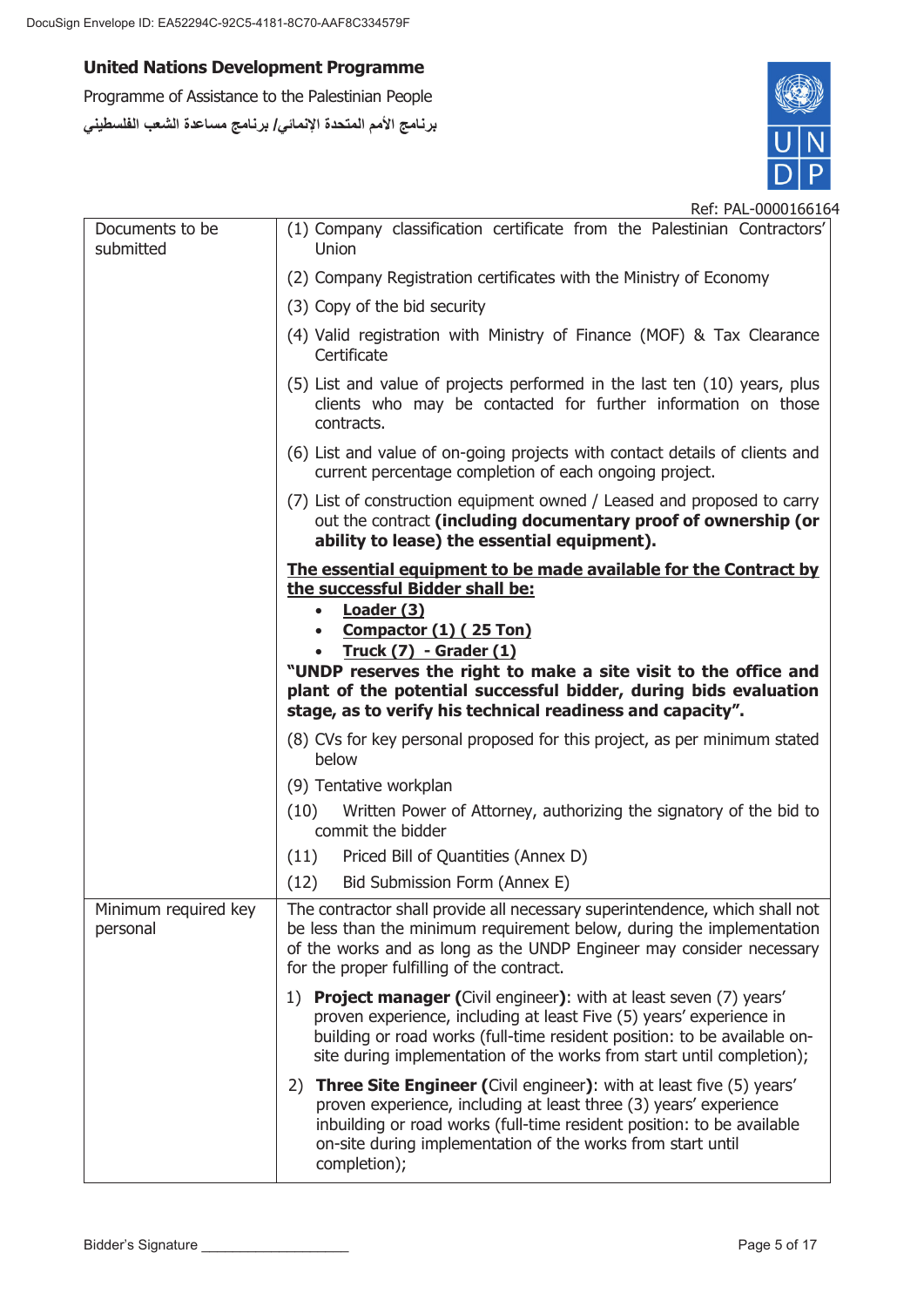Programme of Assistance to the Palestinian People **برنامج الأمم المتحدة الإنمائي/ برنامج مساعدة الشعب الفلسطیني**



|                                                     | 3) Three Technical Forman with five (5) years' experience, (full-time<br>resident position: to be available on site during implementation of the<br>works from start until completion).                                                                                                                                                                                                                                                                                                                                                                                                                                                                                                                                                                            |
|-----------------------------------------------------|--------------------------------------------------------------------------------------------------------------------------------------------------------------------------------------------------------------------------------------------------------------------------------------------------------------------------------------------------------------------------------------------------------------------------------------------------------------------------------------------------------------------------------------------------------------------------------------------------------------------------------------------------------------------------------------------------------------------------------------------------------------------|
|                                                     | The above listed key person is subject to UNDP Approval.                                                                                                                                                                                                                                                                                                                                                                                                                                                                                                                                                                                                                                                                                                           |
|                                                     | The Contractor is encouraged to consider Gender Equality when<br>recruiting/assigning the staff on the project.                                                                                                                                                                                                                                                                                                                                                                                                                                                                                                                                                                                                                                                    |
| Safety, Health &<br><b>Welfare Plan</b>             | Upon contract award, the awarded contractor should provide, as part of<br>the contractual commitments, a detailed Safety, Health & Welfare plan,<br>being part of the overall program of works, subject to the Engineer<br>approval. Contractor to bear all the costs associated with implementation<br>of the said Safety, Health & Welfare plan.                                                                                                                                                                                                                                                                                                                                                                                                                 |
|                                                     | The said Safety, Health & Welfare plan shall be based on the following<br>Safety code & manual (being governing documents in this regard and an<br>integral part of this tender) included in ANNEX I of this RFQ                                                                                                                                                                                                                                                                                                                                                                                                                                                                                                                                                   |
|                                                     | Safety and health in construction: An ILO code of practice - International<br>Labour Office Geneva (1992 version)"<br>Safety, health and welfare on construction sites: A training manual-<br>International Labour Office Geneva (1999 version)"<br>The mentioned Safety code & Safety manual shall be an integral part of<br>the tender and contract documents and the contractor is obligated to fully<br>comply with the guidelines, instructions & provisions contained in the said<br>documents, all to the satisfaction of the UNDP Engineer.<br>Important: The contractor shall also implement fully the applicable Safety<br>measures contained in the approved Safety plan during mobilization stage<br>before actual work starts.                        |
|                                                     | The detailed Safety, Health & Welfare plan, including Scaffolding/support<br>systems plan (including Safety requirements for scaffolding), shall be<br>prepared and presented by the contractor to the UNDP Engineer for her/his<br>review and approval before start of the works. The said safely plans and<br>related measures shall be in full compliance with the ILO safety manual,<br>the safety and other related regulations issued by the related authorities,<br>and the relevant parts of the project specifications and tender documents.<br>Please also refer to the relevant parts in the subject tender documents for<br>the instructions and conditions related to the safety & security plans and<br>the applicable safety manual and guidelines. |
| COVID-19 Job Site<br>Requirements                   | Contractor shall fully abide by the Construction COVID-19 Protocols<br>issued by the local government, as well as the COVID-19 Job Site<br>Requirements included in ANNEX I of this RFQ                                                                                                                                                                                                                                                                                                                                                                                                                                                                                                                                                                            |
| Subcontracting<br>percentage/ceiling<br>restriction | Up to maximum 30% of total works                                                                                                                                                                                                                                                                                                                                                                                                                                                                                                                                                                                                                                                                                                                                   |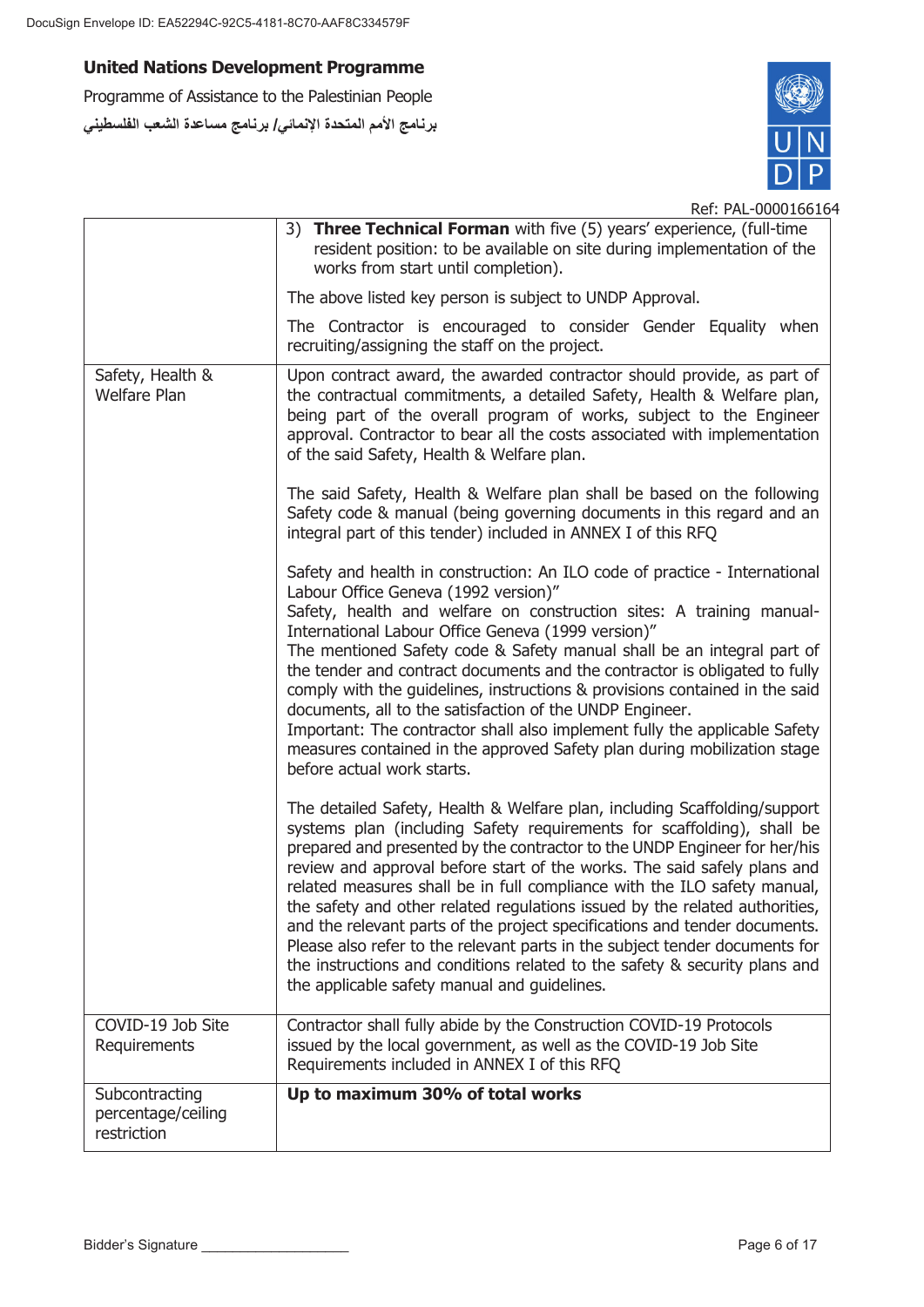Programme of Assistance to the Palestinian People **برنامج الأمم المتحدة الإنمائي/ برنامج مساعدة الشعب الفلسطیني**



| Joint Venture,<br>Consortium or<br>Association | Bidders are not allowed to form a joint venture, consortium or<br>association under this bid. If a Bidder is a group of legal entities that<br>will form or have formed a joint venture, consortium or association for the<br>submission of this bid, UNDP reserves the right to reject his/her bid.                                      |
|------------------------------------------------|-------------------------------------------------------------------------------------------------------------------------------------------------------------------------------------------------------------------------------------------------------------------------------------------------------------------------------------------|
| Alternative & Partial<br><b>Bids</b>           | Alternative & Partial bids are not acceptable.                                                                                                                                                                                                                                                                                            |
| <b>Financial Evaluation</b>                    | Analysis of the priced bill of quantities based on requirements and<br>$\bullet$<br>quoted for by the bidders in ANNEX D (Priced BoQ).<br>Comparison with budget/internal estimates.                                                                                                                                                      |
| Price Analysis and Cash<br><b>Flow</b>         | Upon official request only, the bidder shall furnish actual price<br>$\bullet$<br>analysis for all items in the Bill of Quantities. Price analysis shall show<br>labour, materials, transportation, % of sub-contracting, overhead and<br>profit.<br>Upon official request only, the bidder shall furnish cash flow diagram.<br>$\bullet$ |
| Implementation<br>Timetable                    | The bidder shall submit a tentative implementation work plan starting<br>$\bullet$<br>from contract signature to project completion and handover. The<br>work plan must show the list of tasks, duration, and allocated<br>resources (labour and equipment) per task. (The work plan shall be<br>presented on MS project or Primavera)    |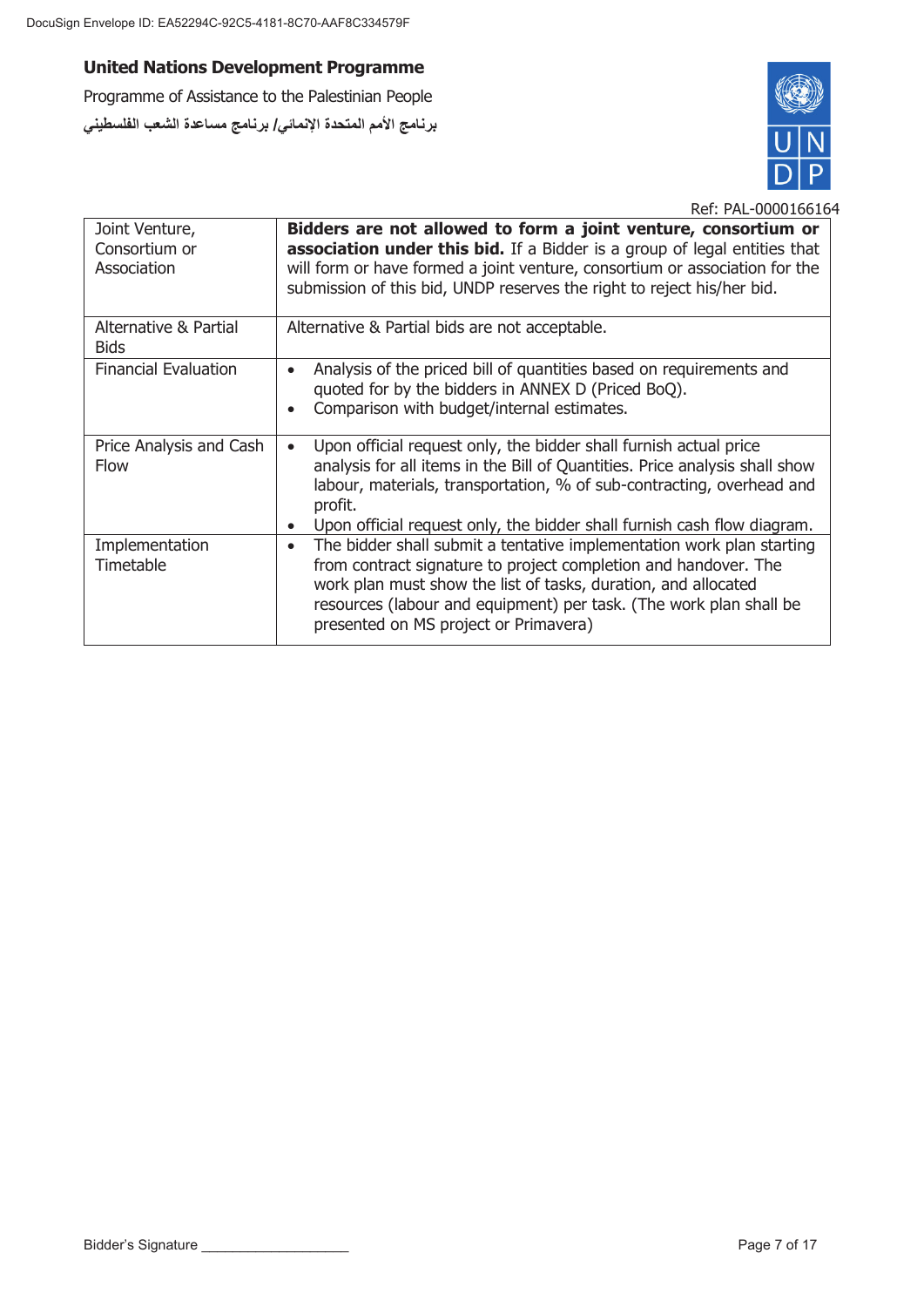Programme of Assistance to the Palestinian People **برنامج الأمم المتحدة الإنمائي/ برنامج مساعدة الشعب الفلسطیني**



## **ANNEX B Special Conditions**

The following Special Conditions shall complement, supplement, or amend the General Conditions. Whenever there is a conflict, the provisions herein shall prevail over those in the General Conditions.

| Does not<br><b>Applies</b> | <b>Warranty/Guarantee</b><br>The Contractor shall be responsible for the maintenance of the subject works for a period<br>of Twelve (12) Months effective from the day of issuance of the Certificate of<br>Substantial Completion of the Works.                                                                                                                                                                                                                                                      |
|----------------------------|-------------------------------------------------------------------------------------------------------------------------------------------------------------------------------------------------------------------------------------------------------------------------------------------------------------------------------------------------------------------------------------------------------------------------------------------------------------------------------------------------------|
| x Applies                  | <b>Liquidated damages</b><br>If the contractor fails to deliver the specified works within the time period(s) stipulated<br>by the Contract, UNDP shall, without prejudice to its other remedies under the contract,<br>deduct from the payments due to the Contractor, as liquidated damages, a sum<br>equivalent to US\$200 per calendar day, . Once the delay reaches to the maximum<br>limit (10%), UNDP may consider termination of the Contract.                                                |
| x Applies                  | <b>Performance Security</b><br>Performance Security shall be submitted by the Contractor within 7 days of receipt of<br>the Contract from UNDP for an amount of 10% (ten percent) of the total price of the<br>Contract. The Performance Guarantee shall be valid for a period of fourteen (14)<br>calendar months.                                                                                                                                                                                   |
| x Applies                  | <b>UNDP's Right to Vary Requirements during execution of contract</b><br>UNDP reserves the right at the time of making the award or during the implementation<br>of the contract to increase or decrease the quantity of works specified in the RFQ,<br>regardless of the percentage of change in quantities, without any change in unit price<br>or other terms and conditions.                                                                                                                      |
| x Applies                  | <b>Liability Insurance</b><br>Liability insurance shall be taken out by the Contractor for an amount of 15% (fifteen<br>percent) of the price of the Contract per occurrence, with number of occurrences<br>unlimited.                                                                                                                                                                                                                                                                                |
| Does not<br><b>Applies</b> | <b>Defects Liability</b><br>Any damage by the Contractor on the executed works during the defects liability period<br>should be repaired by the contractor and at his own expense and during a week after<br>receiving a notice in writing from the Employer; and if the contractor does not repair<br>these damages during the above specified period, then UNDP does these repairs at the<br>expense of the contractor, which shall be deducted from due sums against the<br>Maintenance Guarantee. |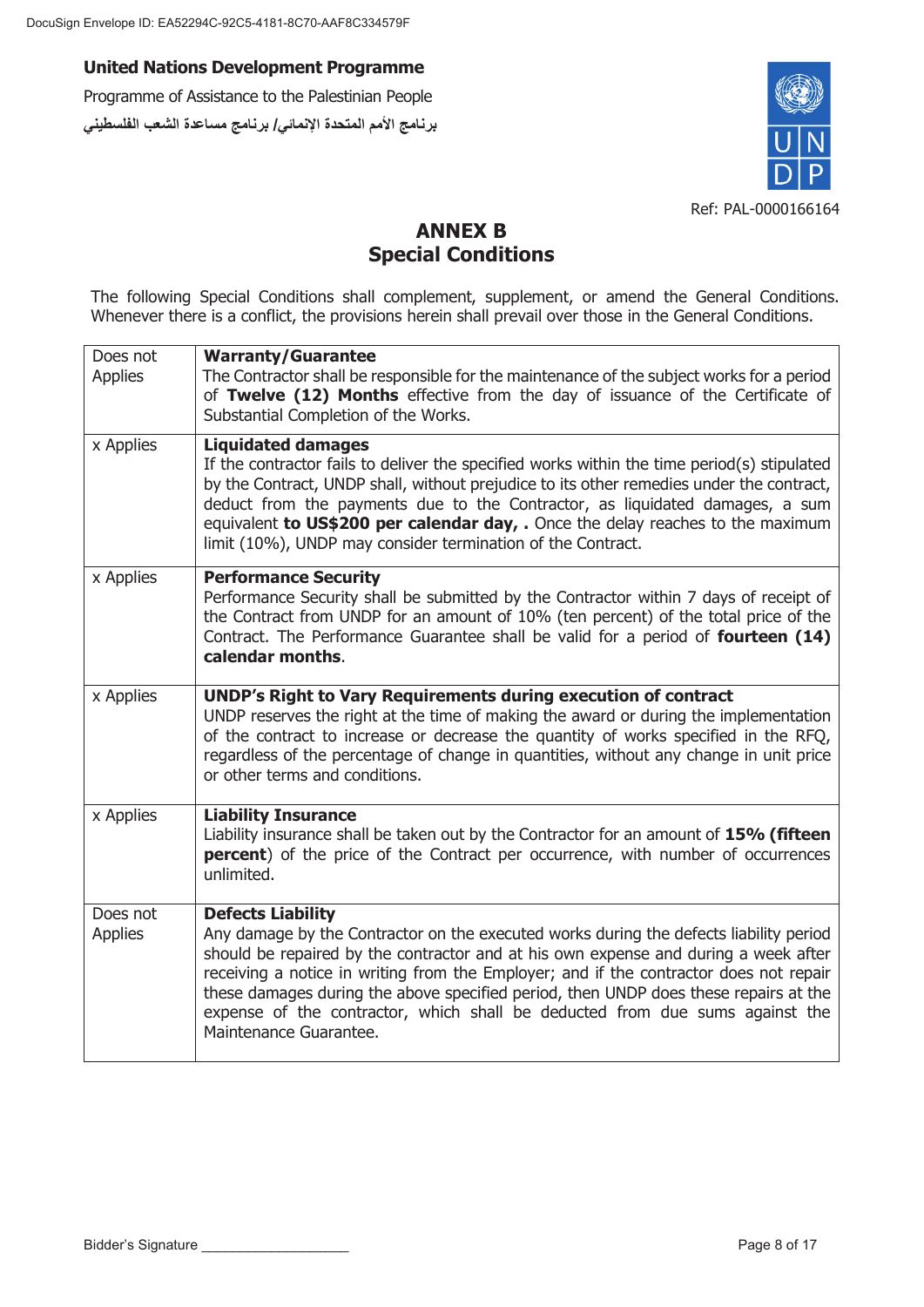# **United Nations Development Programme**

Programme of Assistance to the Palestinian People **برنامج الأمم المتحدة الإنمائي/ برنامج مساعدة الشعب الفلسطیني**



| x Applies                  | <b>VAT clearances</b><br>This contract is exempted from Value Added Tax (VAT) and accordingly no Value Added<br>Tax will be paid under this contract. In the event that the Contractor fails to acquire the<br>necessary tax clearances from the Tax Department, UNDP retains the right to en-cash<br>the full amount of the Contractor's advance payment guarantee without prior notice and<br>if necessary terminate the Contract.                                                                                                                                                                                                                                                                                                                                                                        |
|----------------------------|-------------------------------------------------------------------------------------------------------------------------------------------------------------------------------------------------------------------------------------------------------------------------------------------------------------------------------------------------------------------------------------------------------------------------------------------------------------------------------------------------------------------------------------------------------------------------------------------------------------------------------------------------------------------------------------------------------------------------------------------------------------------------------------------------------------|
| Does not<br><b>Apply</b>   | <b>Advance Payment</b><br>Not applicable                                                                                                                                                                                                                                                                                                                                                                                                                                                                                                                                                                                                                                                                                                                                                                    |
| Does not<br><b>Applies</b> | <b>Maintenance Guarantee</b><br>The contractor shall furnish an unconditional Maintenance Bank Guarantee which to be<br>issued in the amount of 5% (five-percent) of contract value, and to be valid until the<br>end of the one-year defects liability period.                                                                                                                                                                                                                                                                                                                                                                                                                                                                                                                                             |
|                            | Upon successful substantial completion and taking-over of the Works, (5%) of the<br>contract value will be retained until the contractor furnishes the Maintenance Bank<br>Guarantee which to be issued in the amount of 5% (five-percent) of contract value, and<br>to be valid until the end of the one-year defects liability period. The said remaining (5%)<br>of the contract value shall be returned to the contractor within (30) days as of the date<br>of receipt of the Maintenance Bank Guarantee.                                                                                                                                                                                                                                                                                              |
| x Applies                  | <b>Retention on payments</b><br>On each payment, UNDP shall withhold a per centum of the invoice amount, up to a<br>maximum of 10% of the total price of the Contract for due performance of execution.<br>Half of this amount (5%) shall be returned to the Contractor within Forty (40) days<br>upon the substantial completion and taking-over of the Works, and the remaining (5%)<br>will be retained until the contractor furnishes the Maintenance Bank Guarantee which to<br>be issued in the amount of 5% (five-percent) of contract value, and to be valid until<br>the end of the one year defects liability period. The said remaining (5%) of the contract<br>value shall be returned to the contractor within Forty (40) days as of the date of receipt<br>of the Maintenance Bank Guarantee. |
| x Applies                  | <b>Suspension of Work</b><br>In case UNDP imposes suspension of works on the project, only the following will<br>be paid for to the contractor:<br>(1) Security guard for the project if needed;<br>(2) Cost of extension of the insurance policies and bank guarantees (if applicable,<br>depending on the actual time extension period granted by UNDP to the contractor)<br>All project equipment will not be compensated for, as well as any incurring costs<br>related to staff or subcontractors. The maximum period of suspension will not be more<br>than 60 days at maximum. When suspension is released, the Contractor will be                                                                                                                                                                   |
|                            | allowed seven (7) days for re-mobilization and the period of contract will be extended<br>accordingly.                                                                                                                                                                                                                                                                                                                                                                                                                                                                                                                                                                                                                                                                                                      |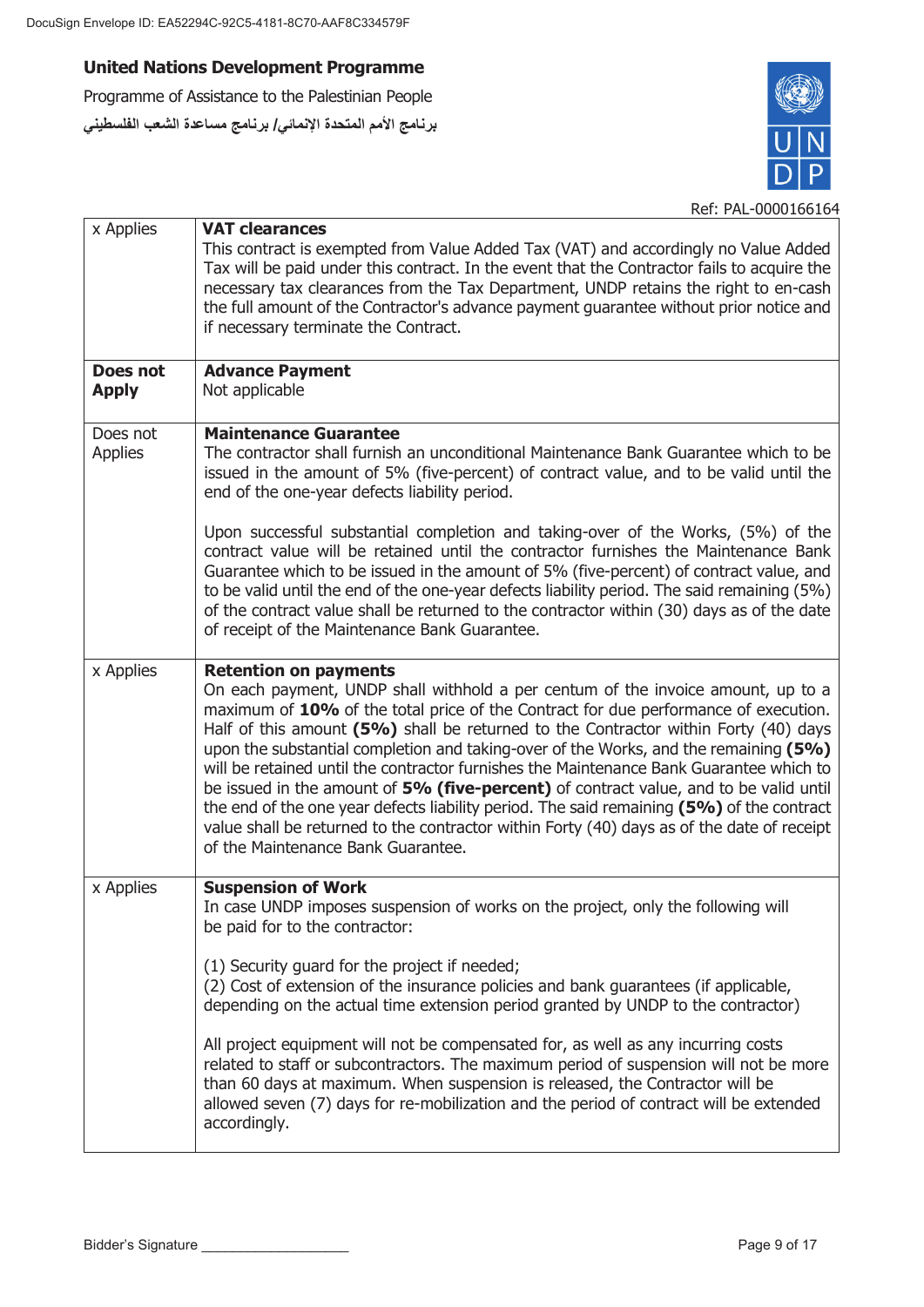Programme of Assistance to the Palestinian People **برنامج الأمم المتحدة الإنمائي/ برنامج مساعدة الشعب الفلسطیني**



| Kick off     | The winning contractor shall submit to UNDP Engineer, within two (2) weeks upon                                                                                                                                                                                                                                                                                 |
|--------------|-----------------------------------------------------------------------------------------------------------------------------------------------------------------------------------------------------------------------------------------------------------------------------------------------------------------------------------------------------------------|
| requirements | signature of the contract, the following requirements:                                                                                                                                                                                                                                                                                                          |
|              | Approach/methodology on how to implement the Project (i.e. detailed method<br>statement or implementation methodology). This should include how the<br>contractor proposes to sequence multiple tasks/installations in an efficient and<br>complementary fashion;                                                                                               |
|              |                                                                                                                                                                                                                                                                                                                                                                 |
|              | Proposal for Occupational Health and Safety Plan, and description how it would<br>$\bullet$<br>be implemented on the project site;                                                                                                                                                                                                                              |
|              | Proposal for Quality Assurance/ Control plan (QA/QC), tailored specifically to this<br>$\bullet$<br>project;                                                                                                                                                                                                                                                    |
|              | Proposal for Accredited/ Recognized material testing lab;<br>$\bullet$                                                                                                                                                                                                                                                                                          |
|              | For the Tentative Work plan/ schedule $-$ it is required that a Commercial Grade<br>$\bullet$<br>Project Management Software be used to establish the critical path and project<br>milestones. NB: This same software will be required for the duration of the<br>project for managing the project, including reporting on progress and adherence<br>to budget; |
|              | The above plans shall consider the sensitivity of the project that it is taking place<br>$\bullet$<br>in a very dynamic place.                                                                                                                                                                                                                                  |
|              |                                                                                                                                                                                                                                                                                                                                                                 |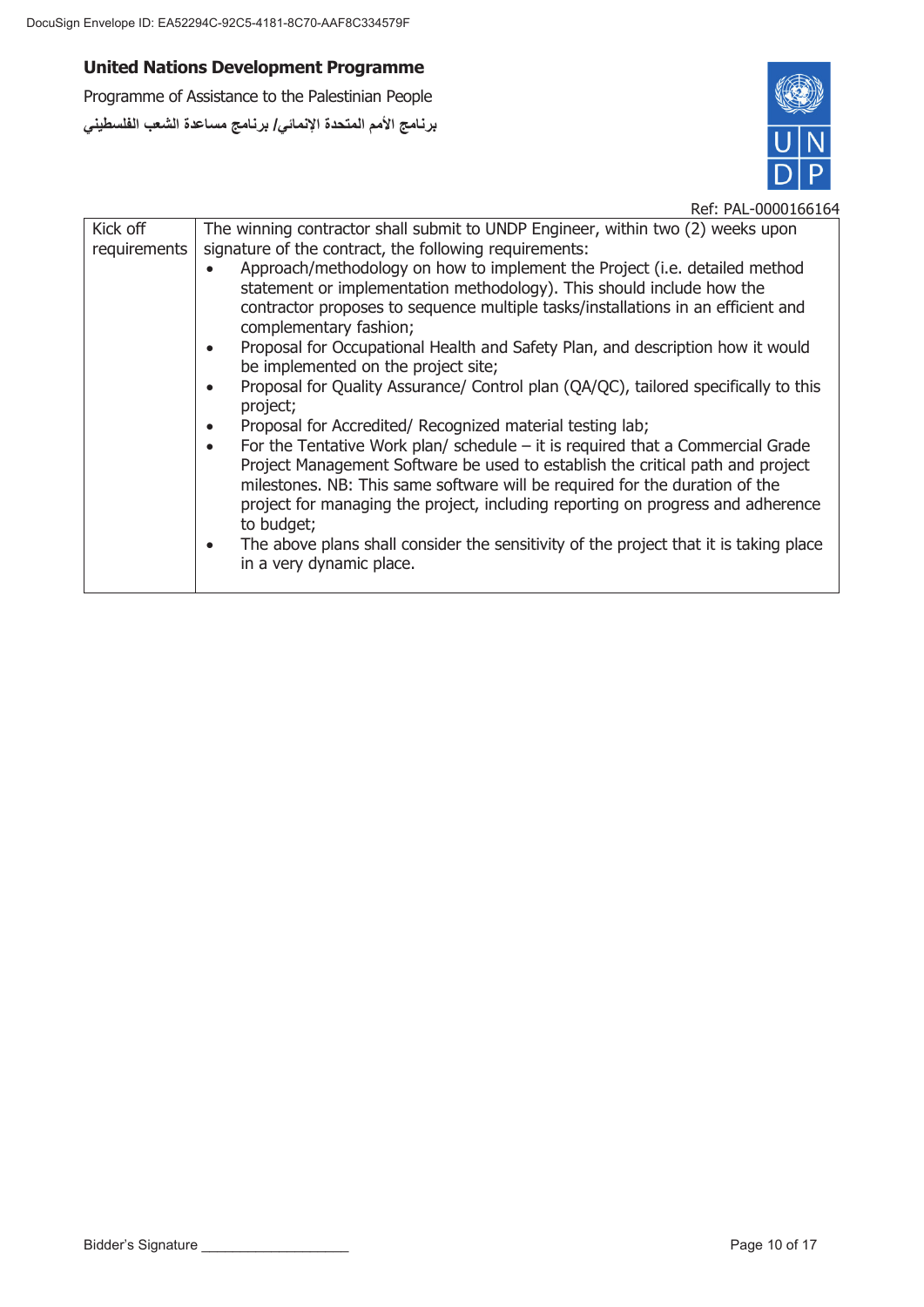**United Nations Development Programme** Programme of Assistance to the Palestinian People **برنامج الأمم المتحدة الإنمائي/ برنامج مساعدة الشعب الفلسطیني**



## **ANNEX C**

## **Scope of Work**

**Package # 10:** Paving of Agricultural roads using recycled crushed concrete in different locations in Gaza Strip.

The project was developed to rehabilitate several roads in the Gaza Strip, by utilizing crushed concrete material. Accordingly, the works will be implemented through the following main activities:

- 1. Leveling works of roads.
- 2. Transport, spread, and compact crushed concrete material.
- 3. Transport, spread, and compact Kurkar material.
- 4. Adjust levels of existing irrigation, municipals networks and manholes.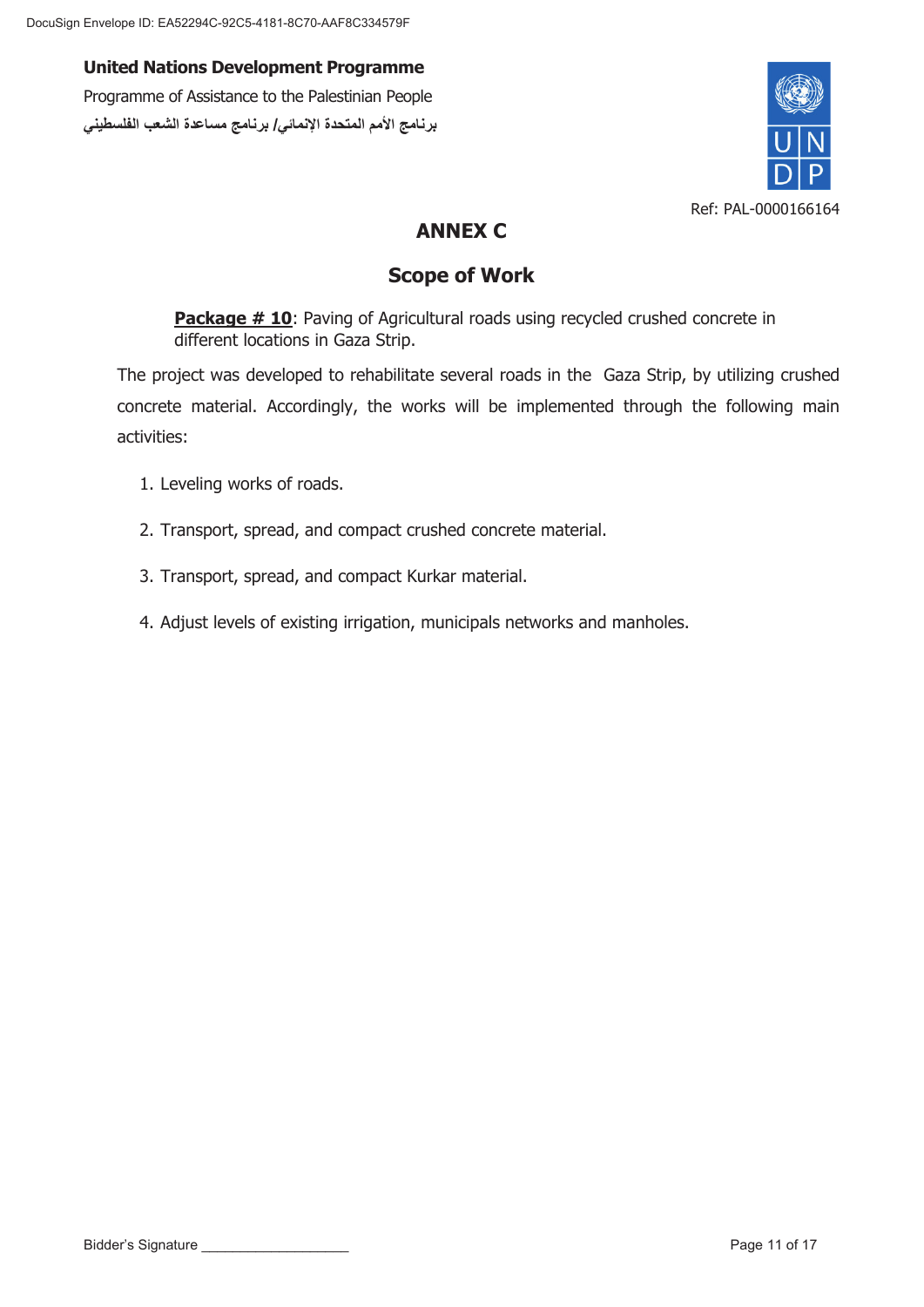Programme of Assistance to the Palestinian People **برنامج الأمم المتحدة الإنمائي/ برنامج مساعدة الشعب الفلسطیني**



**ANNEX D Bill of Quantities (BOQ) (Attached)**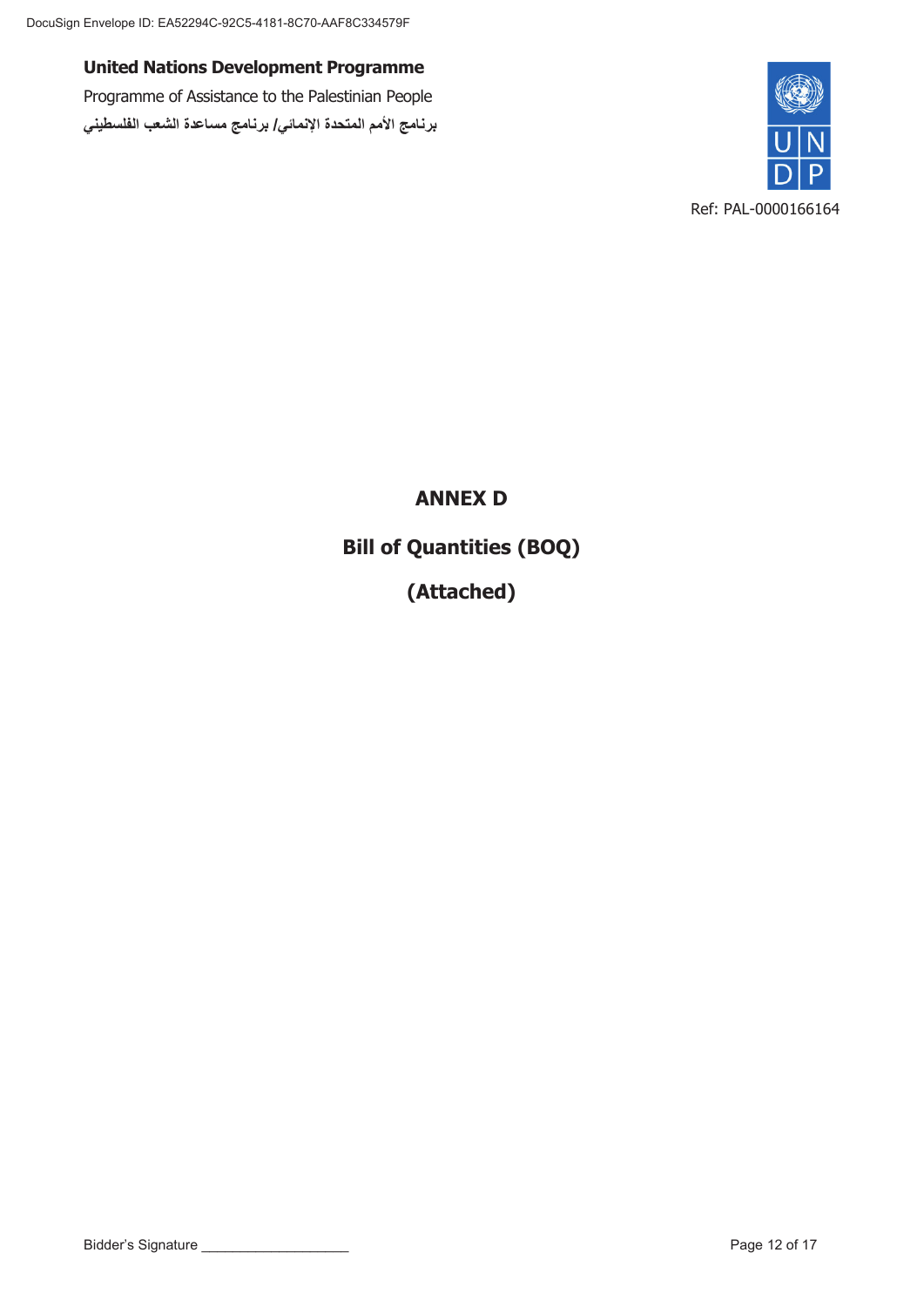Programme of Assistance to the Palestinian People **برنامج الأمم المتحدة الإنمائي/ برنامج مساعدة الشعب الفلسطیني**



# **ANNEX E**

## **Bid Submission Form1**

(This should be written in the Letterhead of the Bidder. Except for indicated fields, no changes may be made in this template.)

> Insert: Location Insert: Date

To: UNDP/PAPP Procurement Unit

Dear Sir/Madam:

We, the undersigned, hereby offer to implement the works and related services required for **\_\_\_\_\_\_\_\_\_\_\_\_\_\_\_\_\_\_\_\_\_\_\_\_\_\_\_\_\_\_\_\_\_\_\_\_\_\_\_\_\_**in accordance with your Invitation to Bid dated Insert: bid date. We are hereby submitting our Bid, which includes the Technical Bid and Price Schedule.

We hereby declare that:

- a) All the information and statements made in this Bid are true and we accept that any misrepresentation contained in it may lead to our disqualification;
- b) We are currently not on the removed or suspended vendor list of the UN or other such lists of other UN agencies, nor are we associated with, any company or individual appearing on the 1267/1989 list of the UN Security Council;
- c) We have no outstanding bankruptcy or pending litigation or any legal action that could impair our operation as a going concern; and
- d) We do not employ, nor anticipate employing, any person who is or was recently employed by the UN or UNDP.

We confirm that we have read, understood and hereby fully accept the Schedule of Requirements and Technical Specifications describing the duties and responsibilities required of us in this RFQ, and the General Terms and Conditions of UNDP's Standard Contract for this RFQ.

We agree to abide by this Bid for [insert: period of validity as indicated in Data Sheet].

We undertake, if our Bid is accepted, to initiate the supply of goods and provision of related services not later than the date indicated in the Data Sheet.

We fully understand and recognize that UNDP is not bound to accept this Bid, that we shall bear all costs associated with its preparation and submission, and that UNDP will in no case be responsible or liable for those costs, regardless of the conduct or outcome of the evaluation.

We remain,

-

Yours sincerely,

<sup>&</sup>lt;sup>1</sup>No deletion or modification may be made in this form. Any such deletion or modification may lead to the *rejection of the Bid.*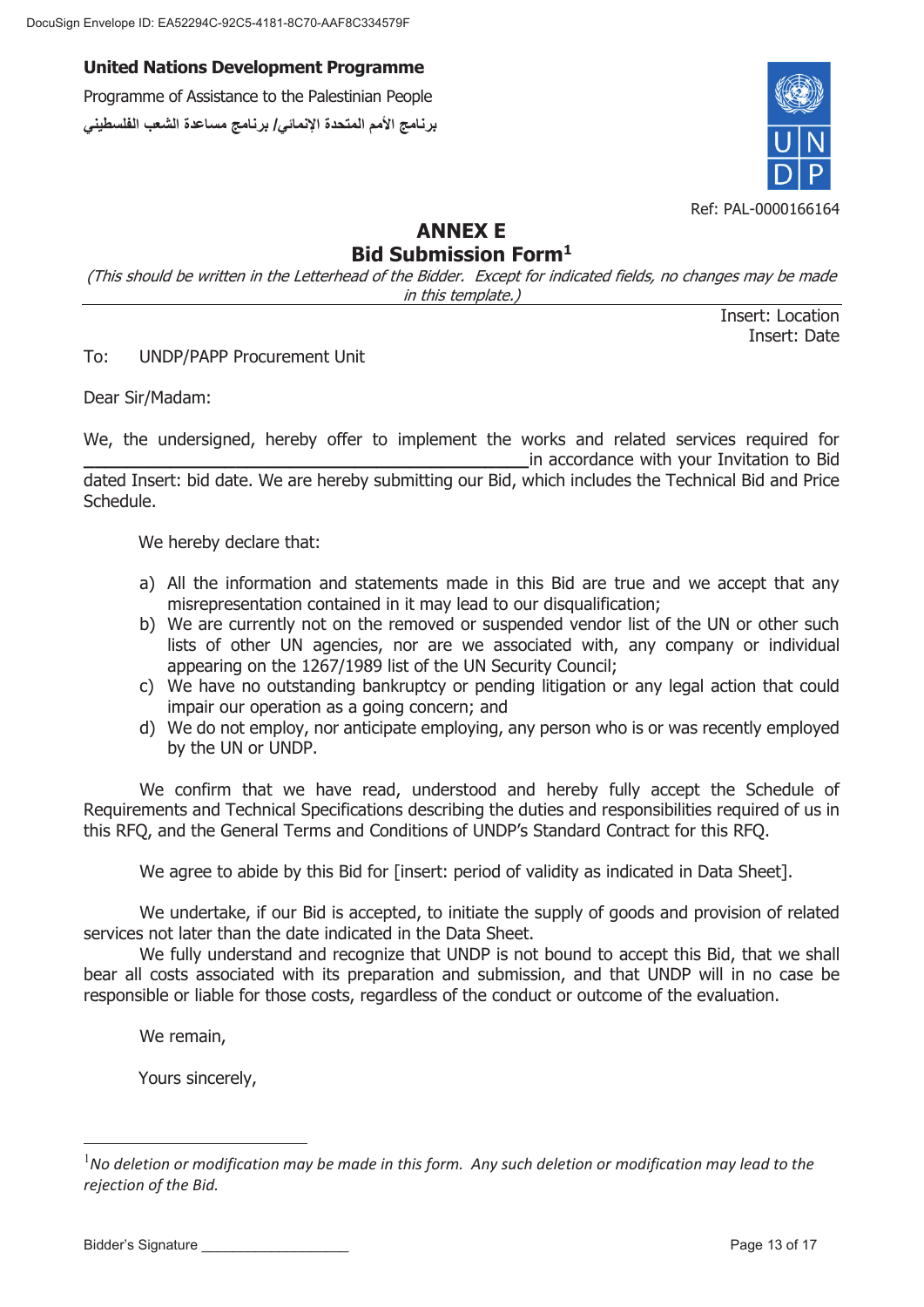Programme of Assistance to the Palestinian People **برنامج الأمم المتحدة الإنمائي/ برنامج مساعدة الشعب الفلسطیني**



| Authorized Signature [In full and initials]: |  |
|----------------------------------------------|--|
| Name and Title of Signatory:                 |  |
| Name of Firm:                                |  |
| <b>Contact Details:</b>                      |  |

[Please mark this letter with your corporate seal, if available]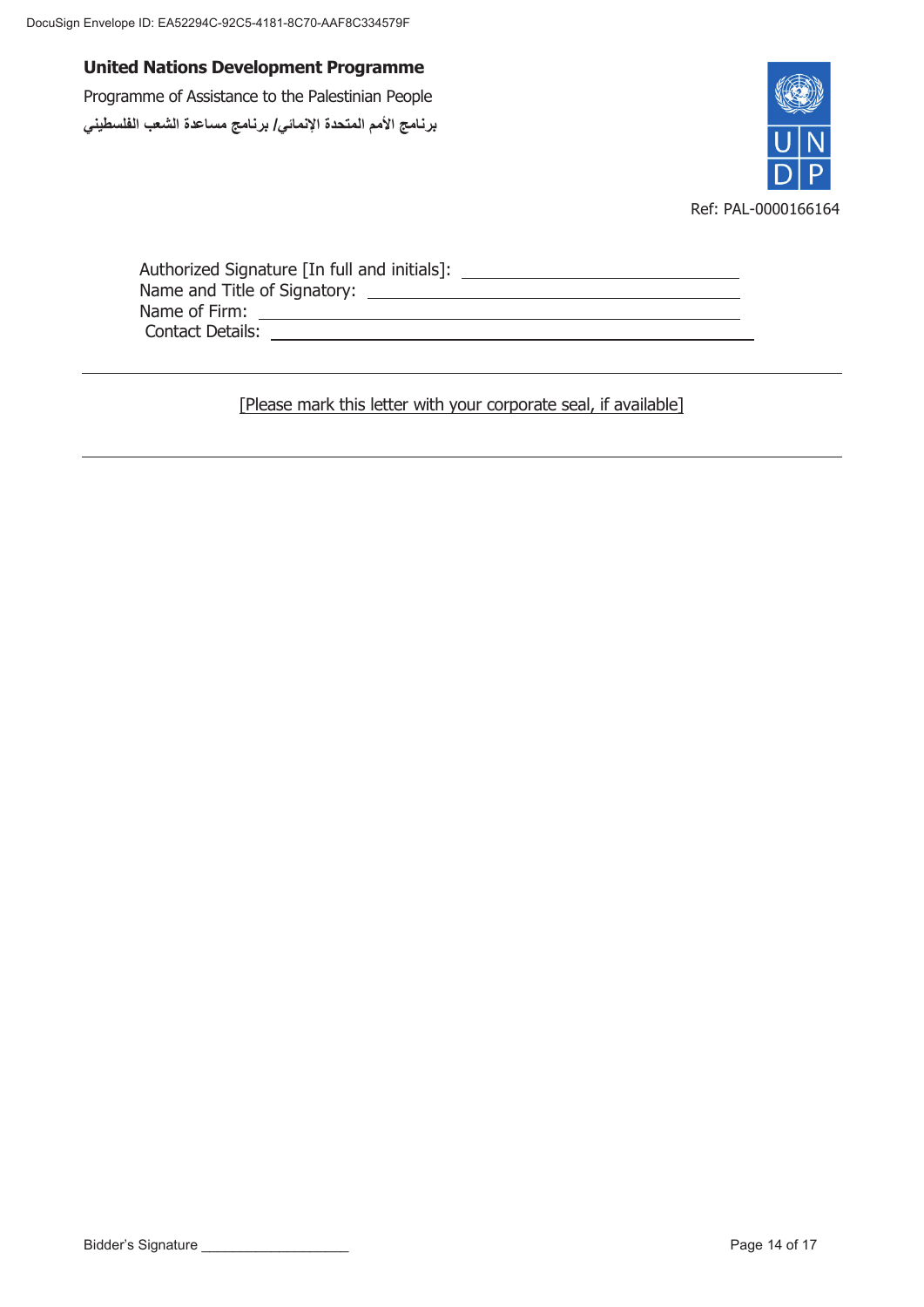Programme of Assistance to the Palestinian People **برنامج الأمم المتحدة الإنمائي/ برنامج مساعدة الشعب الفلسطیني**



# **ANNEX F**

# **Technical Specifications**

# **(attached)**

Contractor should **not** submit a copy of the **Technical Specifications** along with the offer/bid Only the bidder selected to be awarded the contract, however, shall print & provide UNDP with a hardcopy of the **Technical Specifications** duly acknowledged (signed/stamped) upon contract signature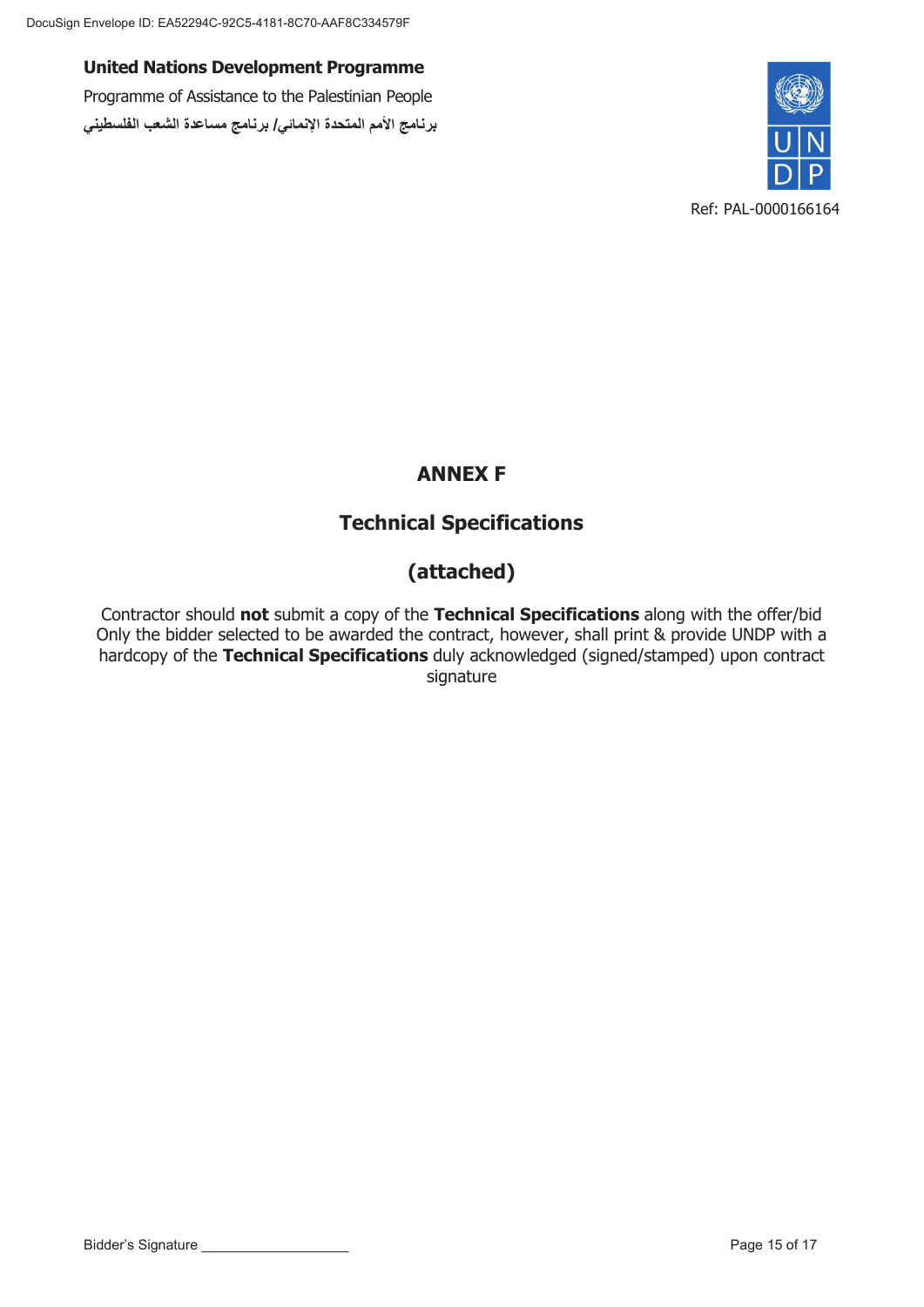**United Nations Development Programme** Programme of Assistance to the Palestinian People **برنامج الأمم المتحدة الإنمائي/ برنامج مساعدة الشعب الفلسطیني**



## **ANNEX G**

## **General Conditions of Contract for Civil Works**

(attached)

Contractor should **not** submit a copy of the **General Conditions** along with the offer/bid Only the bidder selected to be awarded the contract, however, shall print & provide UNDP with a hardcopy of the **General Conditions** duly acknowledged (signed/stamped) upon contract signature